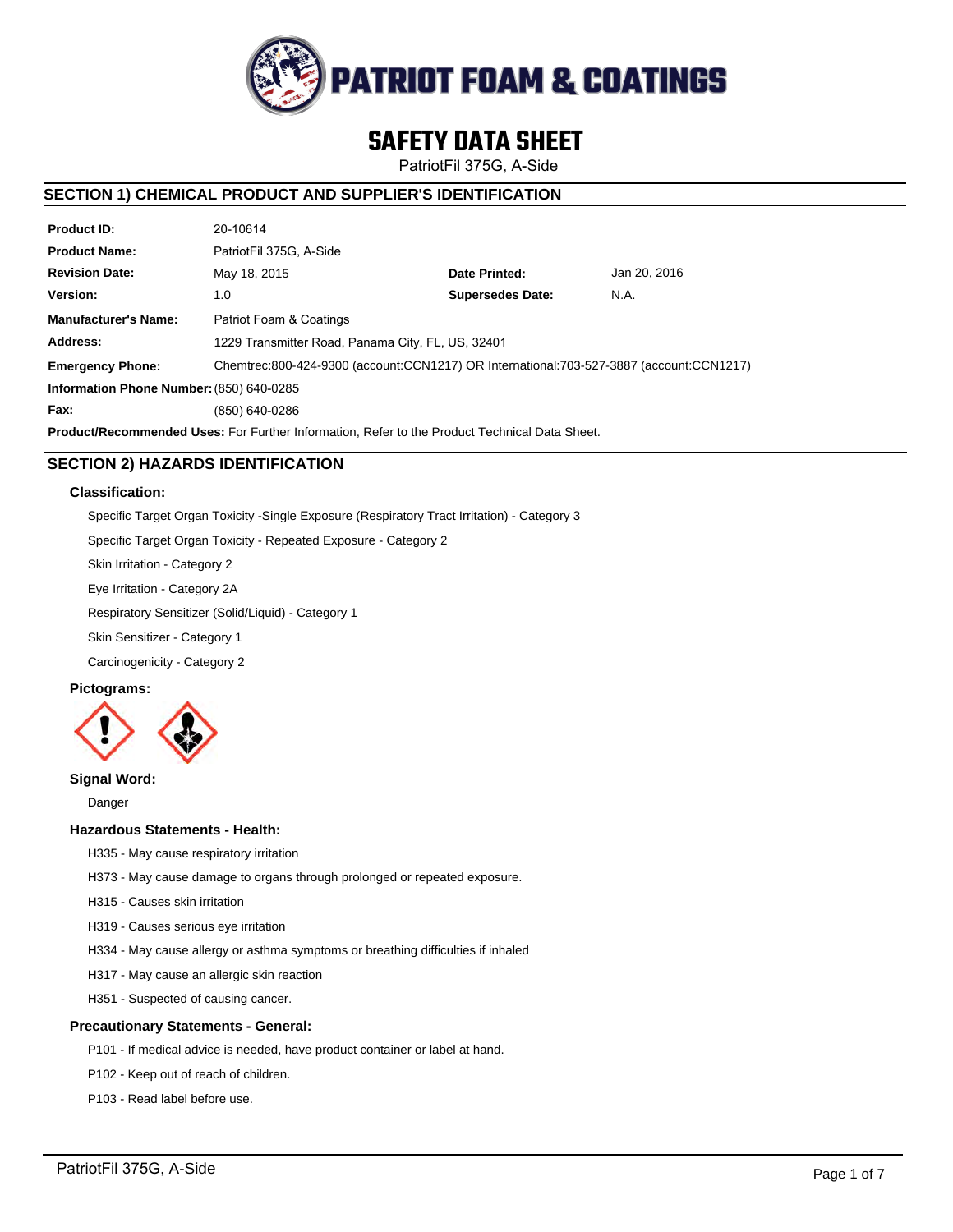## **Precautionary Statements - Prevention:**

- P261 Avoid breathing dust/fume/gas/mist/vapors/spray.
- P271 Use only outdoors or in a well-ventilated area.
- P233 Keep container tightly closed.
- P260 Do not breathe dust/fume/gas/mist/vapors/spray.
- P264 Wash thoroughly after handling.
- P280 Wear protective gloves/protective clothing/eye protection/face protection.
- P284 [In case of inadequate ventilation] wear respiratory protection.
- P272 Contaminated work clothing should not be allowed out of the workplace.
- P201 Obtain special instructions before use.
- P202 Do not handle until all safety precautions have been read and understood.

#### **Precautionary Statements - Response:**

P304 + P340 - IF INHALED: Remove person to fresh air and keep comfortable for breathing.

P312 - Call a POISON CENTER/doctor if you feel unwell.

- P314 Get Medical advice/attention if you feel unwell.
- P302 + P352 IF ON SKIN: Wash with plenty of water.
- P321 Specific treatment (see section 4 on this SDS).
- P332 + P313 If skin irritation occurs: Get medical advice/attention.
- P362 + P364 Take off contaminated clothing. And wash it before reuse.
- P305 + P351 + P338 IF IN EYES: Rinse cautiously with water for several minutes. Remove contact lenses, if present and easy to do. Continue rinsing.
- P337 + P313 If eye irritation persists: Get medical advice/attention.
- P342 + P311 If experiencing respiratory symptoms: Call a POISON CENTER/doctor.
- P333 + P313 If skin irritation or a rash occurs: Get medical advice/attention.
- P308 + P313 IF exposed or concerned: Get medical advice/attention.

## **Precautionary Statements - Storage:**

P403 + P405 - Store in a well-ventilated place. Store locked up.

P405 - Store locked up.

## **Precautionary Statements - Disposal:**

P501 - Dispose of contents/ container to an approved waste disposal plant.

# **SECTION 3) COMPOSITION / INFORMATION ON INGREDIENTS**

| <b>CAS</b>   | <b>Chemical Name</b>                | % By Weight |
|--------------|-------------------------------------|-------------|
| 0009016-87-9 | POLYMETHYLENE POLYPHENYL ISOCYANATE | 52% - 96%   |
| 0000101-68-8 | 4.4'-METHYLENEDIPHENYL DIISOCYANATE | 13% - 24%   |

# **SECTION 4) FIRST-AID MEASURES**

#### **Inhalation:**

Remove source of exposure or move person to fresh air and keep comfortable for breathing. If experiencing respiratory symptoms: Call a POISON CENTER/doctor. If breathing is difficult, trained personnel should administer emergency oxygen if advised to do so by the POISON CENTER/doctor.

If exposed/feel unwell/concerned: Call a POISON CENTER/doctor.

Eliminate all ignition sources if safe to do so.

#### **Skin Contact:**

Take off contaminated clothing, shoes and leather goods (e.g. watchbands, belts). Gently blot or brush away excess product. Wash with plenty of lukewarm, gently flowing water for a duration of 15-20 minutes. If skin irritation or rash occurs: Get medical advice/attention. Wash contaminated clothing before re-use or discard.

IF exposed or concerned: Get medical advice/attention.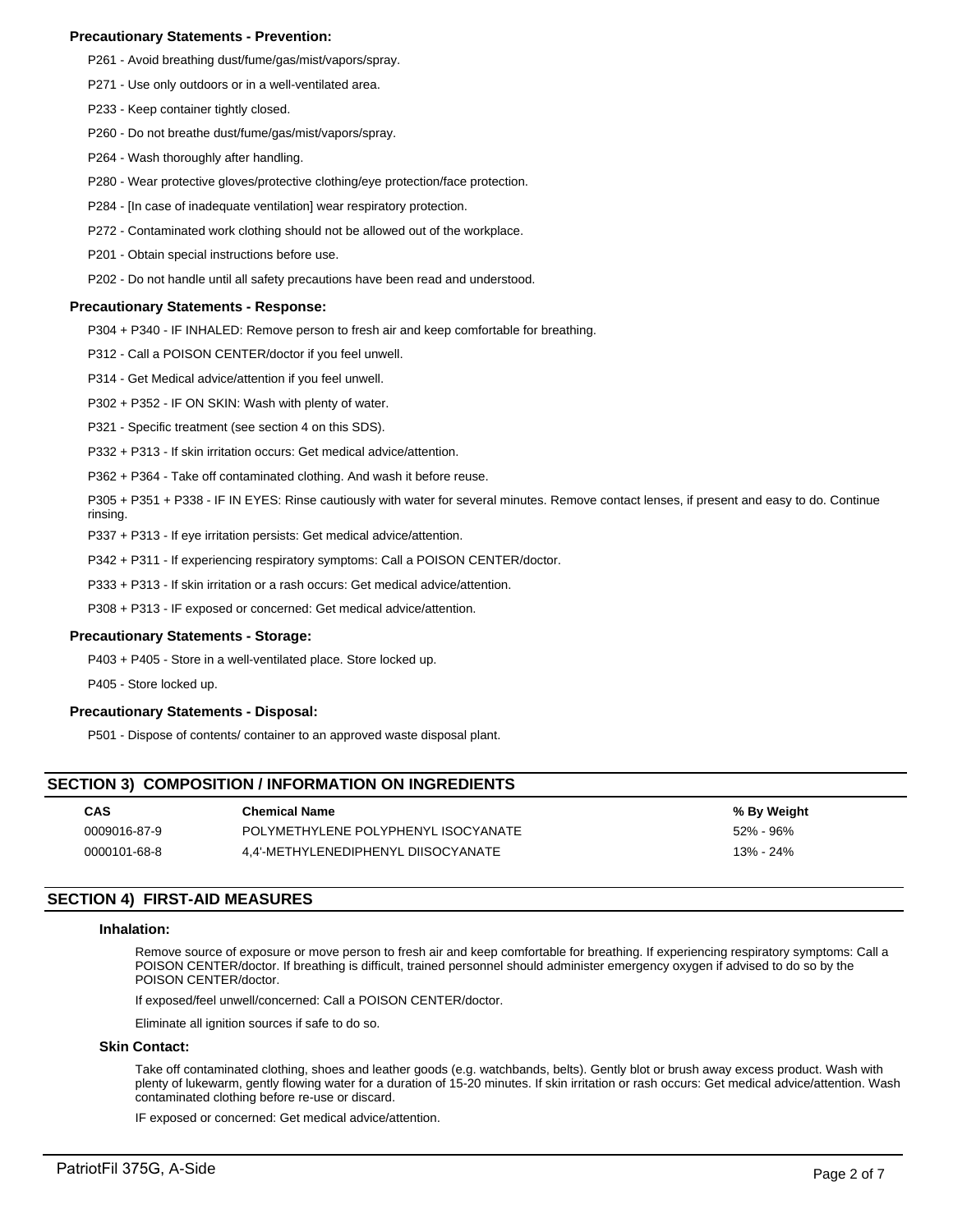## **Eye Contact:**

Rinse eyes cautiously with lukewarm, gently flowing water for several minutes, while holding the eyelids open. Remove contact lenses, if present and easy to do. Continue rinsing for 15-20 minutes. Take care not to rinse contaminated water into the unaffected eye or onto the face. If eye irritation persists: Get medical advice/attention.

#### **Ingestion:**

Rinse mouth. Do NOT induce vomiting. Give 1 or 2 glasses of milk or water to drink and get medical attention/advice.

IF exposed or concerned: Get medical advice/attention.

# **SECTION 5) FIRE-FIGHTING MEASURES**

#### **Suitable Extinguishing Media:**

Dry chemical, foam, carbon dioxide is recommended. Water spray is recommended to cool or protect exposed materials or structures. Carbon dioxide can displace oxygen. Use caution when applying carbon dioxide in confined spaces. Simultaneous use of foam and water on the same surface is to be avoided as water destroys the foam. Sand or earth may be used for small fires only.

#### **Unsuitable Extinguishing Media:**

If water is used, use very large quantities of cold water. The reaction between water and hot isocyanate may be vigorous.

#### **Specific Hazards in Case of Fire:**

Excessive pressure or temperature may cause explosive rupture of containers.

Water contamination will produce carbon dioxide. Do not reseal contaminated containers as pressure buildup may rupture them.

#### **Fire-fighting Procedures:**

Isolate immediate hazard area and keep unauthorized personnel out. Stop spill/release if it can be done safely. Move undamaged containers from immediate hazard area if it can be done safely. Water spray may be useful in minimizing or dispersing vapors and to protect personnel. Water may be ineffective but can be used to cool containers exposed to heat or flame. Caution should be exercised when using water or foam as frothing may occur, especially if sprayed into containers of hot, burning liquid.

Dispose of fire debris and contaminated extinguishing water in accordance with official regulations.

#### **Special Protective Actions:**

Wear NIOSH approved self-contained breathing apparatus in positive pressure mode with full-face piece. Boots, gloves (neoprene), goggles, and full protective clothing are also required.

Care should always be exercised in dust/mist areas.

# **SECTION 6) ACCIDENTAL RELEASE MEASURES**

#### **Emergency Procedure:**

ELIMINATE all ignition sources (no smoking, flares, sparks or flames in immediate area).

Do not touch or walk through spilled material.

Isolate hazard area and keep unnecessary people away. Remove all possible sources of ignition in the surrounding area. Notify authorities if any exposure to the general public or the environment occurs or is likely to occur.

If spilled material is cleaned up using a regulated solvent, the resulting waste mixture may be regulated.

#### **Recommended Equipment:**

Positive pressure, full-face piece self-contained breathing apparatus(SCBA), or positive pressure supplied air respirator with escape SCBA (NIOSH approved).

#### **Personal Precautions:**

Avoid breathing vapors. Avoid contact with skin, eyes or clothing. Do not touch damaged containers or spilled materials unless wearing appropriate protective clothing.

#### **Environmental Precautions:**

Stop spill/release if it can be done safely. Prevent spilled material from entering sewers, storm drains, other unauthorized drainage systems and natural waterways by using sand, earth, or other appropriate barriers.

# **Methods and Materials for Containment and Cleaning up:**

Cover container, but do not seal, and remove from work area. Prepare a decontamination solution of 2.0% liquid detergent and 3-8% concentrated ammonium hydroxide in water (5-10% sodium carbonate may be substituted for the ammonium hydroxide). Follow the precautions on the supplier's safety data sheets.

Treat the spill area with the decontamination solution, using about 10 parts of the solution for each part of the spill, and allow it to react for at least 15 minutes. Carbon dioxide will be evolved, leaving insoluble polyureas. Residues from spill cleanup, even when treated as described may continue to be regulated under provisions of RCRA and require storage and disposal as hazardous waste.

Slowly stir the isocyanate waste into the decontamination solution described above. Let stand for 48 hours, allowing the evolved carbon dioxide to vent away, residues may still be subject to RCRA storage and disposal requirements. Dispose off in compliance with all relevant local, state, and federal laws and regulations regarding treatment.

# **SECTION 7) HANDLING AND STORAGE**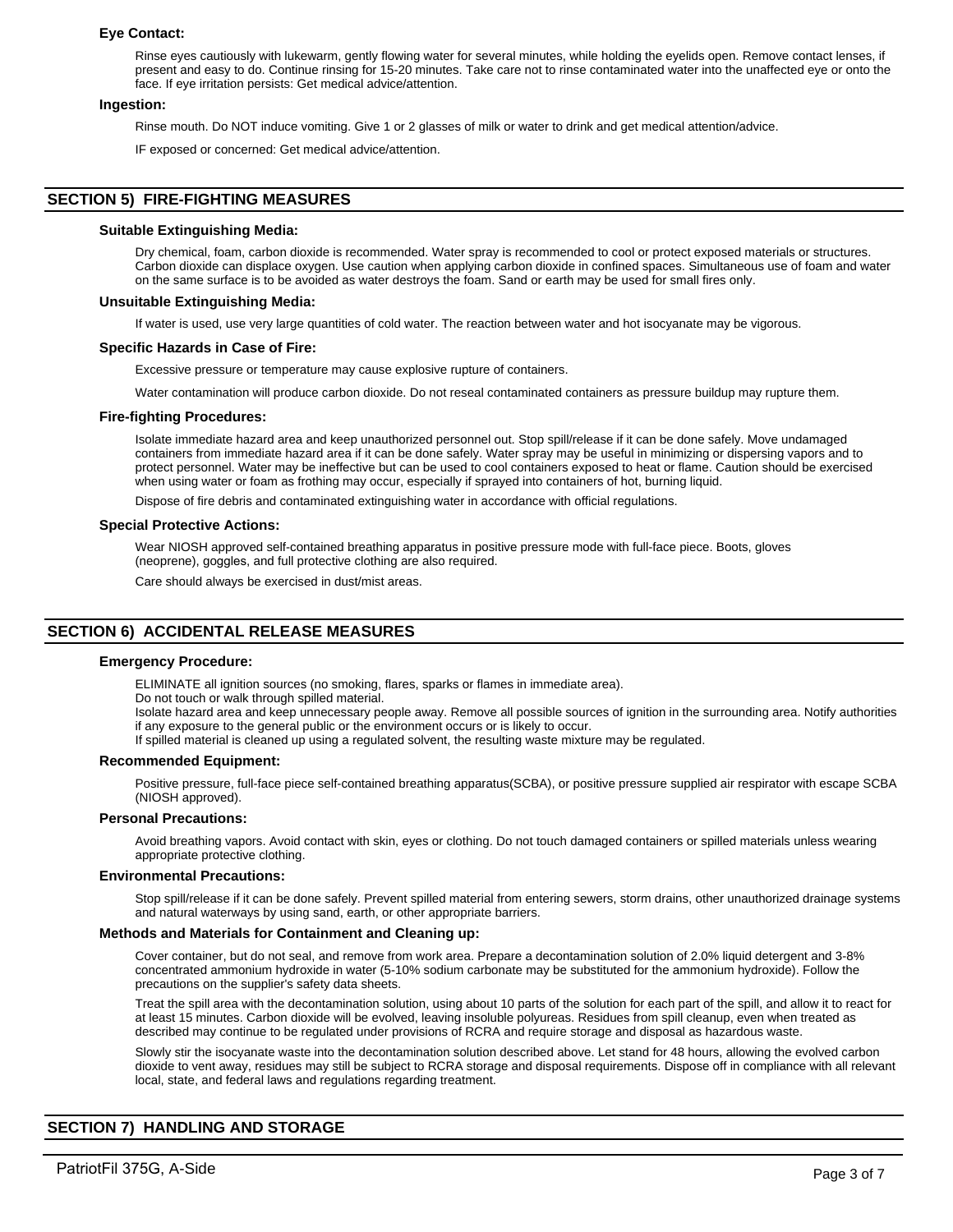## **General:**

Wash hands after use. Do not get in eyes, on skin or on clothing. Do not breathe vapors or mists. Use good personal hygiene practices. Eating, drinking and smoking in work areas is prohibited. Remove contaminated clothing and protective equipment before entering eating areas.

Eyewash stations and showers should be available in areas where this material is used and stored.

#### **Ventilation Requirements:**

Use only with adequate ventilation to control air contaminants to their exposure limits. The use of local ventilation is recommended to control emissions near the source.

## **Storage Room Requirements:**

Keep container(s) tightly closed and properly labeled. Store in cool, dry, well-ventilated areas away from heat, direct sunlight, strong oxidizers and any incompatibilities. Store in approved containers and protect against physical damage. Keep containers securely sealed when not in use. Indoor storage should meet OSHA standards and appropriate fire codes. Containers that have been opened must be carefully resealed to prevent leakage. Empty container retain residue and may be dangerous.

Use non-sparking ventilation systems, approved explosion-proof equipment and intrinsically safe electrical systems in areas where this product is used and stored.

Keep liquid and vapors away from sparks and flame, store in containers above ground and surrounded by dikes to contain spills or leaks.

Do not cut, drill, grind, weld, or perform similar operations on or near containers.

# **SECTION 8) EXPOSURE CONTROLS/PERSONAL PROTECTION**

## **Eye Protection:**

Wear eye protection with side shields or goggles. Wear indirect-vent, impact and splash resistant goggles when working with liquids. If additional protection is needed for entire face, use in combination with a face shield.

#### **Skin Protection:**

Use of gloves approved to relevant standards made from the following materials may provide suitable chemical protection: PVC, neoprene or nitrile rubber gloves. Suitability and durability of a glove is dependent on usage, e.g. frequency and duration of contact, chemical resistance of glove material, glove thickness, dexterity. Always seek advice from glove suppliers. Contaminated gloves should be replaced. Use of an apron and over- boots of chemically impervious materials such as neoprene or nitrile rubber is recommended to avoid skin sensitization. The type of protective equipment must be selected according to the concentration and amount of the dangerous substance at the specific workplace. Launder soiled clothes or properly disposed of contaminated material, which cannot be decontaminated.

#### **Respiratory Protection:**

If airborne concentrations exceed or are expected to exceed the TLV, use MSHA/NIOSH approved positive pressure supplied pressure supplied air respiratory with a full face piece or an air supplied hood. For emergencies, use a positive pressure self-contained breathing apparatus. Air purifying (cartridge type) respirators are not approved for protection against isocyanates.

## **Appropriate Engineering Controls:**

Provide exhaust ventilation or other engineering controls to keep the airborne concentrations of vapors below their respective threshold limit value.

| <b>Chemical Name</b>                       | OSHA<br>TWA<br>(ppm) | OSHA<br>TWA<br>(mg/m3) | <b>OSHA</b><br>STEL<br>(ppm) | OSHA<br>STEL<br>(mg/m3) | <b>OSHA</b><br>Tables (Z1,<br>Z2. Z3 | <b>OSHA</b><br>Carcinogen | OSHA<br>Skin<br>designation | <b>NIOSH</b><br><b>TWA</b><br>(ppm) | <b>NIOSH</b><br>TWA<br>(mg/m3) | <b>NIOSH</b><br><b>STEL</b><br>(ppm) | <b>NIOSH</b><br>STEL<br>(mg/m3) | <b>NIOSH</b><br>Carcinogen |
|--------------------------------------------|----------------------|------------------------|------------------------------|-------------------------|--------------------------------------|---------------------------|-----------------------------|-------------------------------------|--------------------------------|--------------------------------------|---------------------------------|----------------------------|
| 4.4'<br>METHYLENEDIPHEN<br>YL DIISOCYANATE | 0.02<br>ceiling      | $0.2$ ceiling          |                              |                         |                                      |                           |                             | 0.005                               | 0.050                          |                                      |                                 |                            |

| <b>Chemical Name</b>                              | ACGIH | ACGIH   | <b>ACGIH</b> | ACGIH       |
|---------------------------------------------------|-------|---------|--------------|-------------|
|                                                   | TWA   | TWA     | <b>STEL</b>  | <b>STEL</b> |
|                                                   | (ppm) | (mg/m3) | (ppm)        | (mg/m3)     |
| 4.4'<br><b>METHYLENEDIPHEN</b><br>YL DIISOCYANATE | 0.005 | 0.051   |              |             |

# **SECTION 9) PHYSICAL AND CHEMICAL PROPERTIES**

## **Physical and Chemical Properties**

| 10.22 lb/gal  |
|---------------|
| 1.22          |
| $0.00$ lb/gal |
|               |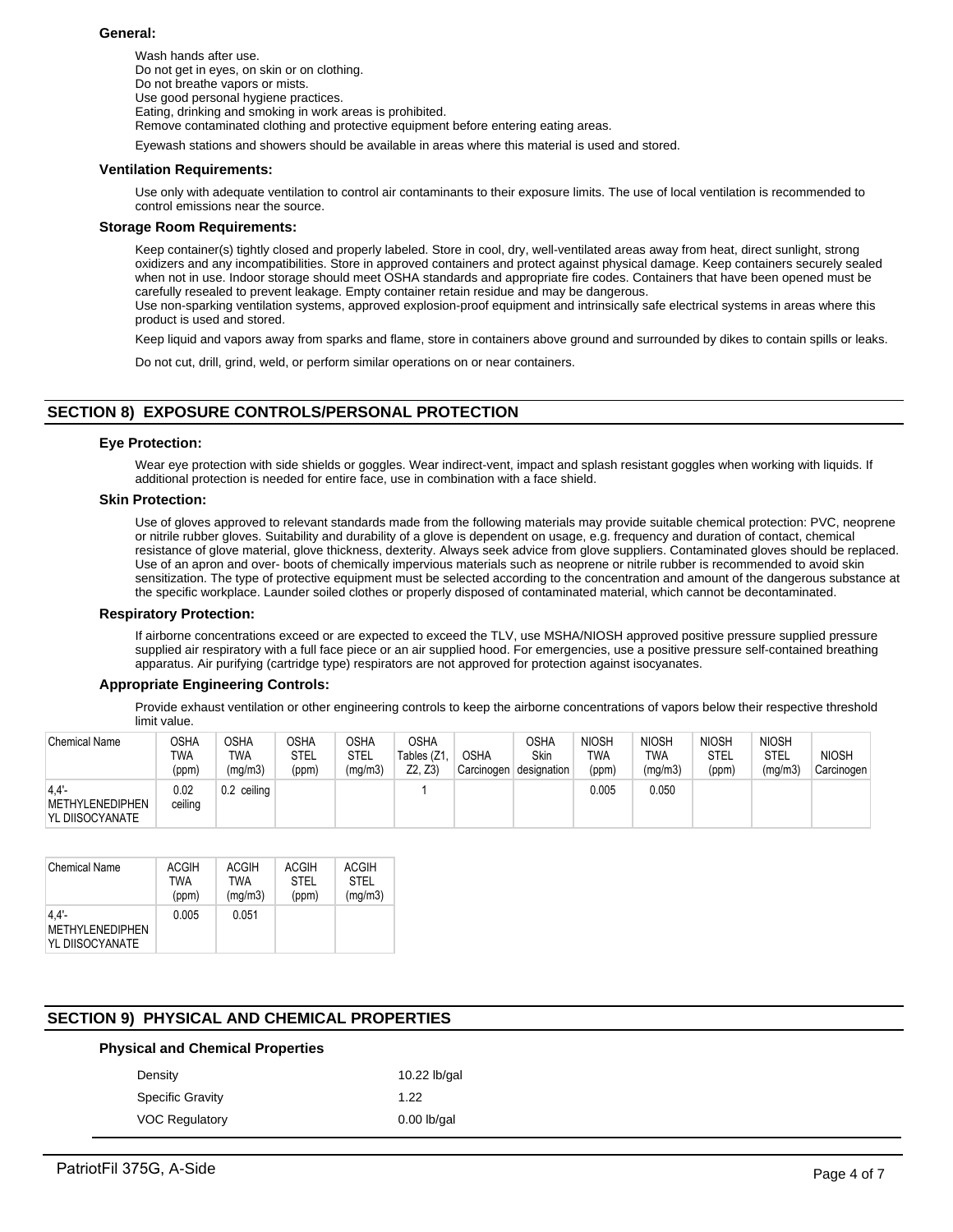| VOC Part A & B Combined      | N.A.                     |
|------------------------------|--------------------------|
| Appearance                   | Dark Brown Liguid        |
| Odor Threshold               | N.A.                     |
| <b>Odor Description</b>      | Aromatic                 |
| рH                           | N.A.                     |
| <b>Water Solubility</b>      | <b>Reacts with Water</b> |
| Flammability                 | N/A                      |
| <b>Flash Point Symbol</b>    | N.A.                     |
| <b>Flash Point</b>           | 218 °C                   |
| Viscosity                    | N.A.                     |
| Lower Explosion Level        | N.A.                     |
| <b>Upper Explosion Level</b> | N.A.                     |
| Vapor Pressure               | N.A.                     |
| Vapor Density                | Heavier than air         |
| <b>Freezing Point</b>        | N.A.                     |
| <b>Melting Point</b>         | N.A.                     |
| Low Boiling Point            | N.A.                     |
| High Boiling Point           | N.A.                     |
| Auto Ignition Temp           | N.A.                     |
| Decomposition Pt             | N.A.                     |
| <b>Evaporation Rate</b>      | Slower than ether        |
| Coefficient Water/Oil        | N.A.                     |

# **SECTION 10) STABILITY AND REACTIVITY**

#### **Stability:**

Material is stable at standard temperature and pressure.

#### **Conditions to Avoid:**

Heat, high temperature, open flame, sparks, and moisture. Contact with incompatible materials in a closed system will cause liberation of carbon dioxide and buildup of pressure.

#### **Hazardous Reactions/Polymerization:**

Will not occur under normal conditions but under high temperatures above 204°C, in the presence of moistures, alkalis,tertiary amines, and metal compounds will accelerate polymerization. Possible evolution of carbon dioxide gas may rupture closed containers.

#### **Incompatible Materials:**

This product will react with any material containing active hydrogens, such as water, alcohol, ammonia, amines, alkalis and acids, the reaction with water is slow under 50°C, but is accelerated at higher temperature and in the presence of alkalis, tertiary amines, and metal compounds. Some reactions can be violent. Material can react with strong oxidizing agents.

#### **Hazardous Decomposition Products:**

Carbon dioxide, carbon monoxide, nitrogen oxides, trace amounts of hydrogen cyanide and unidentified organic compounds may be formed during combustion.

# **SECTION 11) TOXICOLOGICAL INFORMATION**

#### **Skin Corrosion/Irritation:**

Isocyanates react with skin protein and moisture and can cause irritation. Prolonged contact can cause reddening, swelling, rash, scaling, blistering, and, in some cases, skin sensitization. Individuals who have developed a skin sensitization can develop these symptoms as a result of contact with very small amounts of liquid material or as a result of exposure to vapor.

Causes skin irritation

#### **Serious Eye Damage/Irritation:**

Liquid, aerosols or vapors are severely irritating and can cause pain, tearing, reddening and swelling. Prolonged vapor contact may cause conjunctivitis. Any level of contact should not be left untreated.

Causes serious eye irritation

#### **Carcinogenicity:**

Suspected of causing cancer.

# **Respiratory/Skin Sensitization:**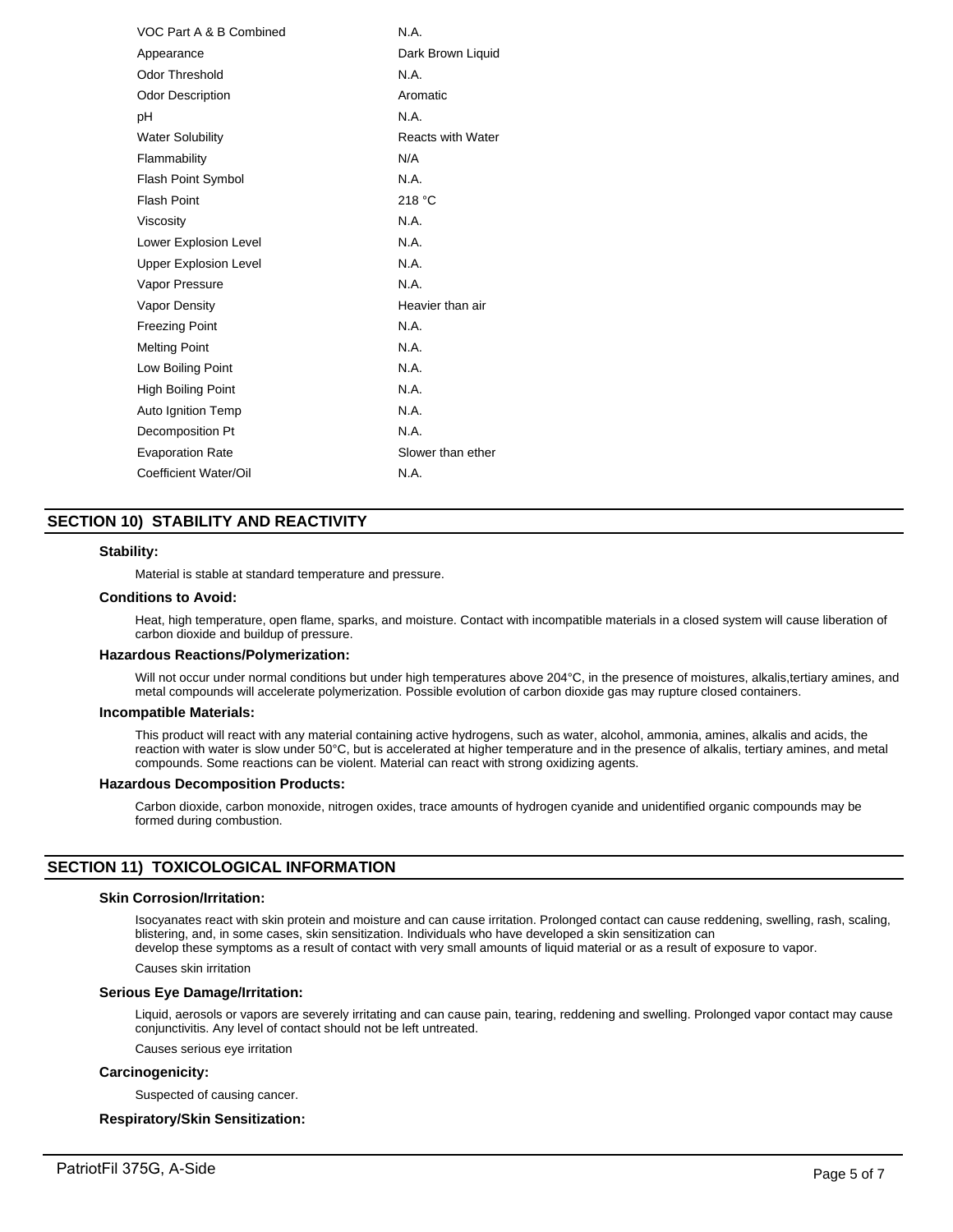#### May cause allergy or asthma symptoms or breathing difficulties if inhaled

May cause an allergic skin reaction

# **Germ Cell Mutagenicity:**

No data available

## **Reproductive Toxicity:**

No data available

## **Specific Target Organ Toxicity - Single Exposure:**

High vapor concentrations may cause central nervous system (CNS) depression as evidenced by giddiness, headache, dizziness, and nausea. Persons with a preexisting, nonspecific bronchial hyperactivity can respond to concentrations below the TLV with similar symptoms as well as asthma attack. Exposure well above the TLV may lead to bronchitis, bronchial spasm and pulmonary edema (fluid in lungs). As a result of previous repeated overexposures or a single large dose, certain individuals may develop isocyanate sensitization (chemical asthma) which will cause them to react to a later exposure to isocyanate at levels well below the TLV.

May cause respiratory irritation

## **Specific Target Organ Toxicity - Repeated Exposure:**

Chronic overexposure to isocyanate has also been reported to cause lung damage (including decrease in lung function) which may be permanent.

May cause damage to organs through prolonged or repeated exposure.

## **Aspiration Hazard:**

No data available

## **Acute Toxicity:**

No data available

0000101-68-8 4,4'-METHYLENEDIPHENYL DIISOCYANATE

LC50 (rat): 369-490 mg/m3 (aerosol) (4-hour exposure) (1)

LC50 (rat): 178 mg/m3 (17.4 ppm) (duration of exposure not reported) (2)

LD50 (oral, rat): greater than 10,000 mg/kg (1,2)

LD50 (dermal, rabbit): greater than 10,000 mg/kg (1)

LD50 (oral, mouse): 2,200 mg/kg (3)

## 0009016-87-9 POLYMETHYLENE POLYPHENYL ISOCYANATE

LC50 (rat): 490 mg/m3 (aerosol) 4-hour exposure (22)

LD50 (oral, rat): greater than 10000 mg/kg (PMPPI) (2) LD50 (dermal, rabbit): greater than 5 mL/kg (6200 mg/kg) (PMPPI) (2)

# **SECTION 12) ECOLOGICAL INFORMATION**

## **Toxicity:**

No data available

# **Persistence and Degradability:**

No data available.

## **Bioaccumulative Potential:**

No data available.

## **Mobility in Soil:**

No data available.

#### **Other Adverse Effects:**

No data available.

# **SECTION 13) DISPOSAL CONSIDERATIONS**

#### **Waste Disposal:**

Under RCRA, it is the responsibility of the user of the product, to determine a the time of disposal whether the product meets RCRA criteria for hazardous waste. Waste management should be in full compliance with federal, state, and local laws.

Empty containers retain product residue which may exhibit hazards of material, therefore do not pressurize, cut, glaze, weld or use for any other purposes. Return drums to reclamation centers for proper cleaning and reuse.

# **SECTION 14) TRANSPORT INFORMATION**